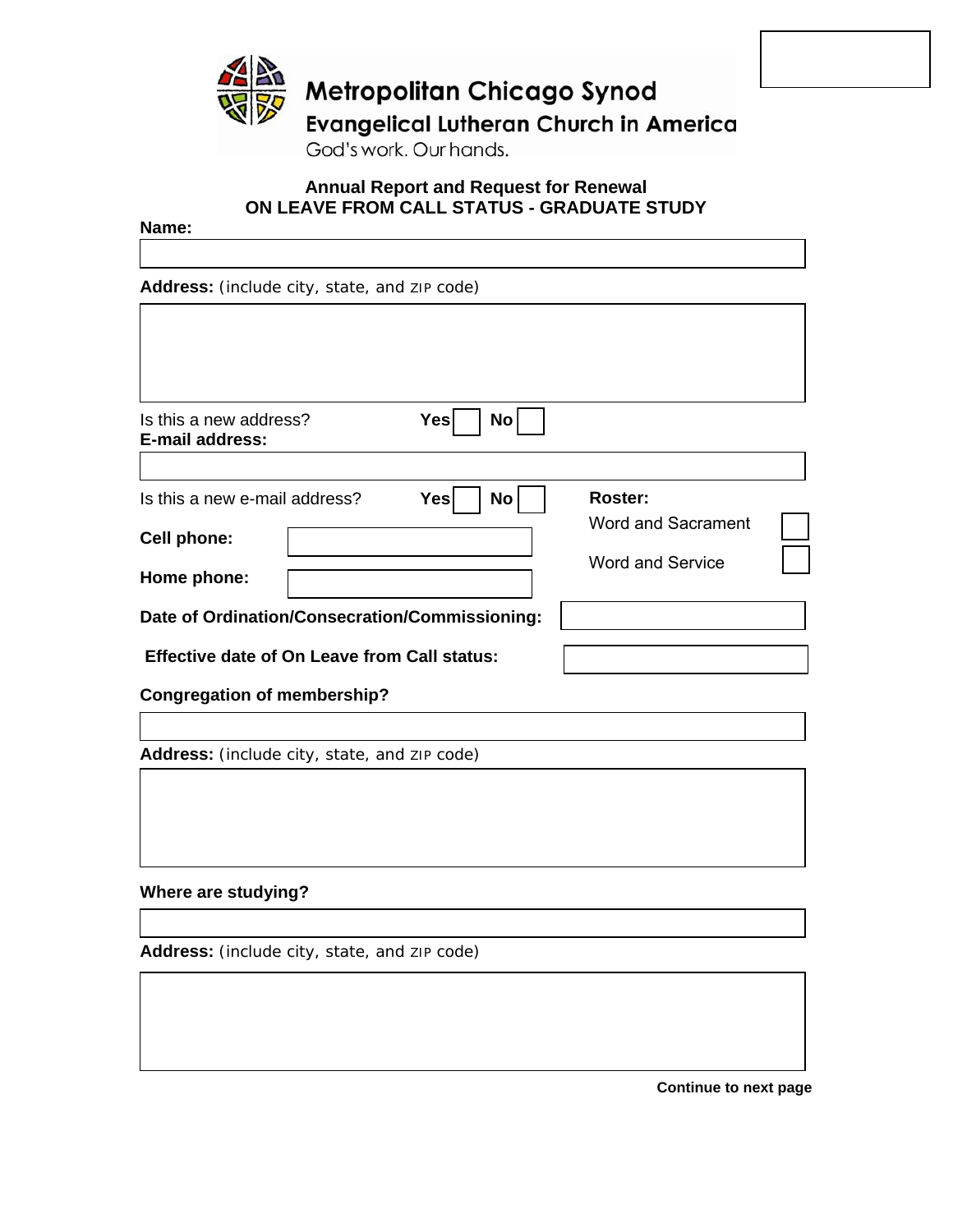| Annual Report and Request for Renewal – OLFC – Graduate Study |  |  |  |  |  | Page 2 |
|---------------------------------------------------------------|--|--|--|--|--|--------|
|---------------------------------------------------------------|--|--|--|--|--|--------|

\_\_\_\_\_\_\_\_\_\_\_\_\_\_\_\_\_\_\_\_\_\_\_\_\_\_\_\_\_\_\_\_\_\_\_\_\_\_\_\_\_\_\_\_\_\_\_\_\_\_\_\_\_\_\_\_\_\_\_\_\_\_\_\_\_\_\_\_\_\_

|  | <b>Advisor or supervisor:</b> |
|--|-------------------------------|
|  |                               |

**Name** 

**E-mail address of advisor or supervisor:** 

# **Degree or certificate program:**

**Field of specialization:**

| Name the academic year your studies began.                   |                  |                  |  |  |  |
|--------------------------------------------------------------|------------------|------------------|--|--|--|
| What is your current status?                                 | <b>Full-time</b> | <b>Part-time</b> |  |  |  |
| If part-time, are you $\frac{1}{2}$                          | or $\frac{3}{4}$ | ?                |  |  |  |
| <b>Expected date of completion?</b>                          |                  |                  |  |  |  |
| Has this date changed?                                       | Yes              | No               |  |  |  |
| What is your involvement at your congregation of membership? |                  |                  |  |  |  |

**Are you committed to being available for a letter of call within the ELCA upon completion of your graduate study? Include date you see availability beginning.** 

**Describe the academic progress made in the past year.** 

**Continue to next page**